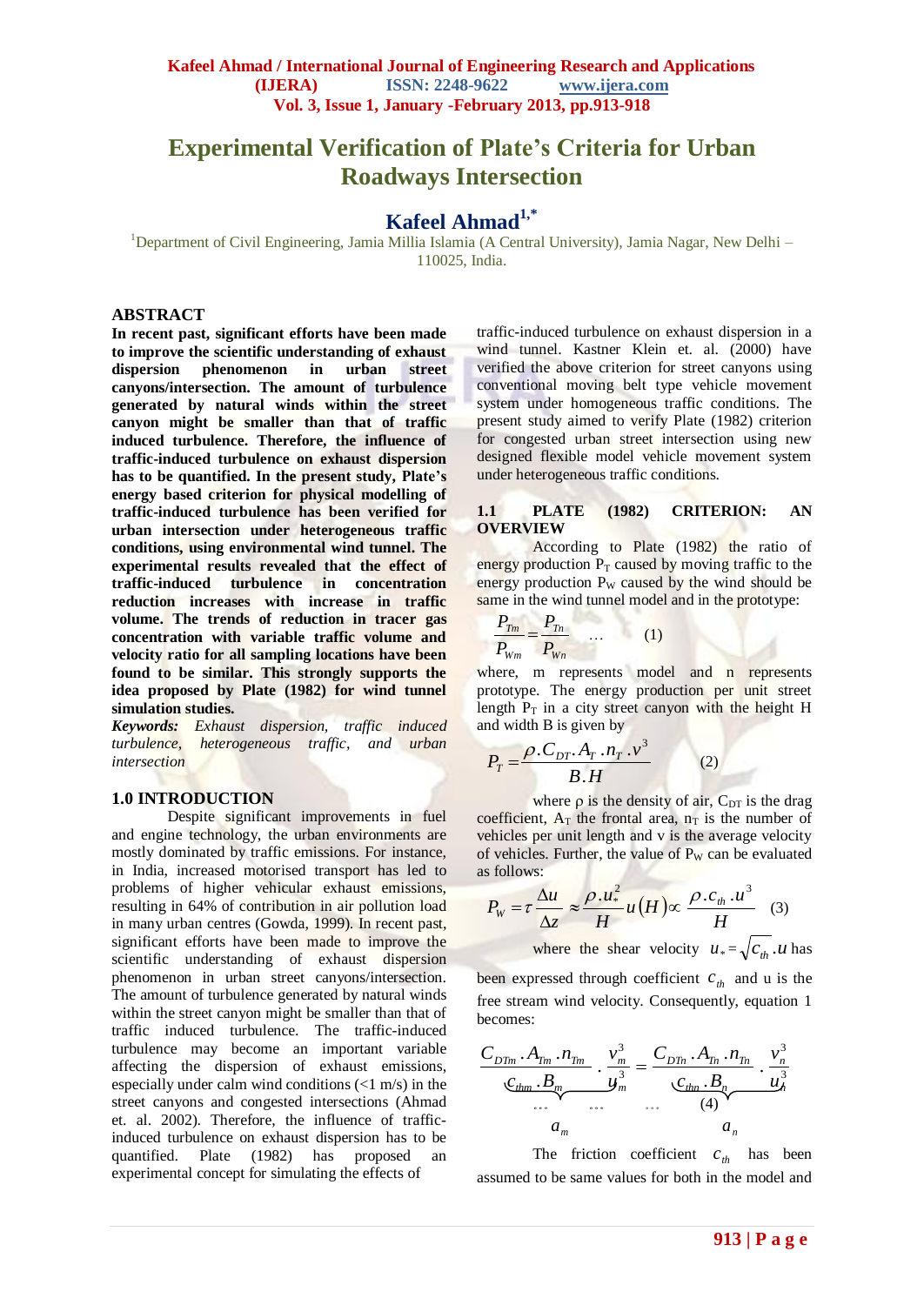prototype. The width of the street canyon in wind tunnel  $B_m$  is given by:

$$
B_{m} = \frac{B_{n}}{M}
$$

where M is scale chosen. Further, the equation 4 can be summarize as follows:

$$
\frac{\left(\frac{v_n}{u_n}\right)^3}{\left(\frac{v_m}{u_m}\right)^3} = \frac{a_m}{a_n} = \frac{n_m}{n_m \cdot M} = a \quad (5)
$$

The variations of traffic volume in the EWT have been described by the variation of factor a. Finally, the modeling criterion can be expressed as follows:

$$
\left(\frac{v^3}{u^3}\right)_n = a \cdot \left(\frac{v^3}{u^3}\right)_m \iff \left(\frac{v}{u}\right)_n = a^{\frac{1}{3}} \cdot \left(\frac{v}{u}\right)_m
$$
\n
$$
\dots \qquad \dots \qquad \dots \qquad \dots \qquad (6)
$$

In the present study, this form of the Plate (1982) criterion has been experimentally verified for the urban intersection under heterogeneous traffic conditions.

#### **2.0 EXPERIMENTAL SETUP**

All the experiments have been carried out in an open circuit, low speed and suction type EWT. The overall length of EWT is 26 m, out of which 16 m length is test section with cross-section of 2 m x 2 m. The height of the bottom surface of the test section is 45 cm above the ground level. To prevent surge and other disturbances induced by outside air at the entrance to EWT a wall has been constructed so as to ensure smooth plenum chamber for the entry of air into the entrance section of the wind tunnel. Further, since there was no built up area in the vicinity of EWT, there was always an undisturbed flow condition at the entrance of the EWT. The detailed constructional features and operational characteristics of the EWT have been described in Ahmad et al (2002).

#### **2.1 SIMULATION OF ATMOSPHERIC FLOW**

The atmospheric boundary layer has been simulated by using cubical blocks of 30 mm x 30 mm x 30 mm size with uniform spacing of 75 mm placed on the floor of the entire test section of the EWT along with a set of six elliptic vortex generators (Counihan's type of spires) designed as per Counihan (1969), each of 1 m height placed at the entrance of the test section. The design of cubical blocks has been carried out as per Counihan (1971), Wooding et al (1973) and Gartshore and De Cross (1977). The characteristics of the simulated flow have been described as follows:

2.1.1 Mean velocity profile

The longitudinal mean velocities have been recorded at selected heights above the tunnel floor using hot wire anemomaster. The velocity recordings have been taken at 12 m from the entrance to the test section (i.e. before the turntable). The mean velocity profile in the simulated ABL, can be represented by well known power – law form which is given as follows:

$$
\frac{u}{U_{\infty}} = \left(\frac{z}{\delta}\right)^{\alpha} \dots \qquad \dots \qquad (7)
$$

The normalized profile of observed longitudinal mean velocity  ${'}U_{_{\infty}}$  $u / \frac{u}{I}$  versus normalized depth  $\frac{z}{\delta}$  has followed the well known

power law. The power law index  $(α)$  and boundary layer depth  $(\delta)$  were found to be 0.333 and 800 mm (i.e., the point where u / U∞ = 0.995) respectively. This value of power law exponent  $(\alpha)$  was typically in the range quoted by Snyder (1981), Davenport (1963) and Counihan (1975) for urban terrain categories. Davenport (1963) has reported boundary layer depth ( $\delta$ ) as 457 m corresponding to  $\alpha$  value of 0.333 (towns, suburbs, outskirts of large cities). Further, the ASCE Standard  $7 - 95$  (1996) recommends  $\alpha = 0.33$  for exposer A, defined as "large city centers with atleast 50% of the buildings having a height in excess of 70 feet.

Comparing the boundary layer depth simulated in the wind tunnel with the urban atmospheric boundary layer depth recommended by Davenport (1963)'s  $\delta$  of 457 m. The simulated atmospheric boundary layer represented to a scale of 1:570, the urban ABL.

#### 2.1.2 Log law profile

The lowest  $10 - 15$  % of the ABL, termed as surface layer / canopy layer has been characterized by the sharpest variations of wind speed and other meteorological parameters with height. In this layer, the adiabatic equation is as follows:

$$
\frac{u}{u_*} = \frac{1}{\kappa} \cdot \ln \left[ \frac{(z - d_0)}{z_0} \right] \dots \quad (8)
$$

in the equation (8), the three parameters  $u_*, z_0$  and  $d_0$ has been evaluated using the least square analysis, based on quality of fit of observed velocity profiles recommended by Schaudt (1998). The evaluation of these parameters has been carried out within the logarithmic height range. For the selection of logarithmic height range, the criteria suggested by Raupach et. al. (1980) and Bottema (1997) have been adopted. The recommended logarithmic height range for evaluating the surface roughness parameters are  $Z_{min}$  > 2h (where, h is roughness element height) and  $Z_{\text{max}}$  < 0.25  $\delta$ , in general  $Z_{\text{max}}$  /  $Z_{\text{min}}$  > 2. The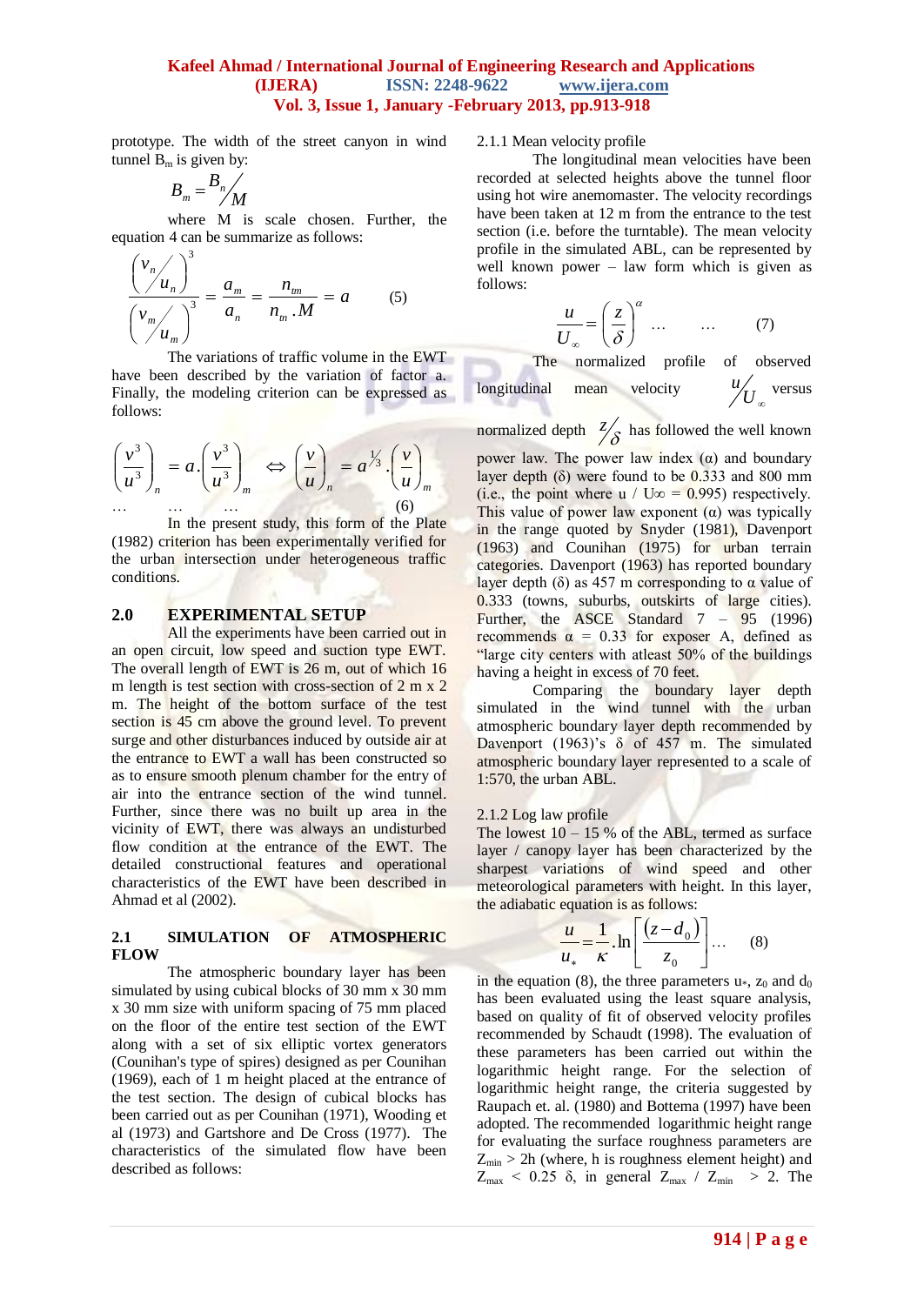roughness parameters evaluated for the simulated ABL have been given in table 1. The values of  $\sigma_d$  and

 $\sigma_{z0}$  in table 1 showed the deviations in the best estimated values of  $d_0$  and  $z_0$ .

| Table 1. Estimated Foughness parameters for the simulated from |          |          |  |               |               |                  |                      |
|----------------------------------------------------------------|----------|----------|--|---------------|---------------|------------------|----------------------|
| $u \ast m / s$                                                 | $d_0$ mm | $Z_0$ mm |  | $\gamma$<br>∼ | $\sigma_d$ mm | $\sigma_{z0}$ mm | $u_*$ / $U_{\infty}$ |
| 0.127                                                          | 29.27    | 6.59     |  |               | 1.65          | 0.29             | 0.085                |

Table 1: Estimated roughness parameters for the simulated flow

2.1.3 Comparison of roughness parameters with full scale data

The full scale values of  $z_0$  and  $d_0$  have been compared with the recommended values of EPA and ESDU as shown in table 2. It can be observed that the value of  $z_0$  was well represented the situation of the apartment residential or central business district land use type. Further, the comparison of the values of  $d_0$  with recommended value of ESDU for city centres have also showed good agreement.

Table 2: Comparison of roughness parameters with recommended values of EPA and ESDU

| Present study |         |       | EPA recommended values | ESDU: 85020 values |              |          |
|---------------|---------|-------|------------------------|--------------------|--------------|----------|
| $Z_0$ m       | $d_0$ m | Scale | Land use type          | $Z_0$ m            | Terrain      | $d_0$ m  |
| 3.76          | 16.68   | 1:570 | Apartment residential  | 3.7                | City centres | 15 to 25 |

## **2.2 SIMULATION OF THE URBAN INTERSECTION**

An urban intersection has been simulated in the turntable of EWT using four blocks of 300 mm x 300 mm x 250 mm. The distance between the two building blocks has been kept. The Snyder's (1981) and Cermak (1975) guidelines have been used for the selection of the scales for both building blocks as well as model vehicles. The scales of building blocks and model vehicles have been taken as 1:100. These blocks of 250 mm (25 m high in field) high represent six storey buildings in the close vicinity of urban intersection. Further, to ensure the similitude between the full scale and model, the building Reynolds number has been calculated using following relationship:

$$
\text{Re}_H = \frac{u_H H}{V} \tag{9}
$$

where H is the building height,  $u_H$  is the wind speed at that height and  $\nu$  is the kinematic viscosity of the air. In the present study, the building Reynolds number has been found to be 18150 which quite above the critical building Reynolds number value of 11000.

## **2.3 DESIGN OF MODEL VEHICLE MOVEMENT SYSTEM**

A flexible MVMS with real traffic situation for urban streets at various configurations has been designed, developed and fabricated in the turntable of EWT. It could be operated for variable traffic volume, speed and multi-lane traffics for two-way urban roads/intersection without disturbing the ABL flow. The detail constructional features can be seen in

Ahmad et al. (2002). The simulation of line source for urban intersection has been achieved more or less similar to that recommended by Meroney et al (1996) by placing small tubes of 1mm internal diameter with spacing of 3 mm center to center in the plenum of 470 mm each. A thin metal strip of 48 mm width and 470 mm long has been placed 5 mm above the tube holes so that any initial vertical gas momentum was deflected laterally to release the tracer gas along its edge. Further, this metal strip has represented the divider of the road into two-way simulation and also helps in the exhaust emissions either side of the road.

## **2.4 CONVERSION OF TRAFFIC VOLUME AND SPEED**

The Kastner-Klein et. al. (2000) have reported the following equation for the conversion of prototype traffic volume to model traffic volume/meter in wind tunnels.

$$
\frac{N_m}{N_t \cdot M} = a \quad \dots \qquad \dots \qquad (10)
$$

Where,  $N_m$  is the number of traffic per meter in wind tunnel,  $N_t$  is the number of traffic per meter in field, M is the scale and a is constant. Using the above relation, the number of traffic models/meter in the EWT has been calculated for  $M = 100$  and a = 0.5, 1.0, 1.5 and 2.0.

Further, Froude's law has been used to simulate the model vehicle speed (equation 11) in the EWT. According to Froude's law:

$$
\mathbf{v}_{\mathbf{m}} = \mathbf{v}_{\mathbf{p}} \quad \sqrt{1/M} \qquad \dots \qquad (11)
$$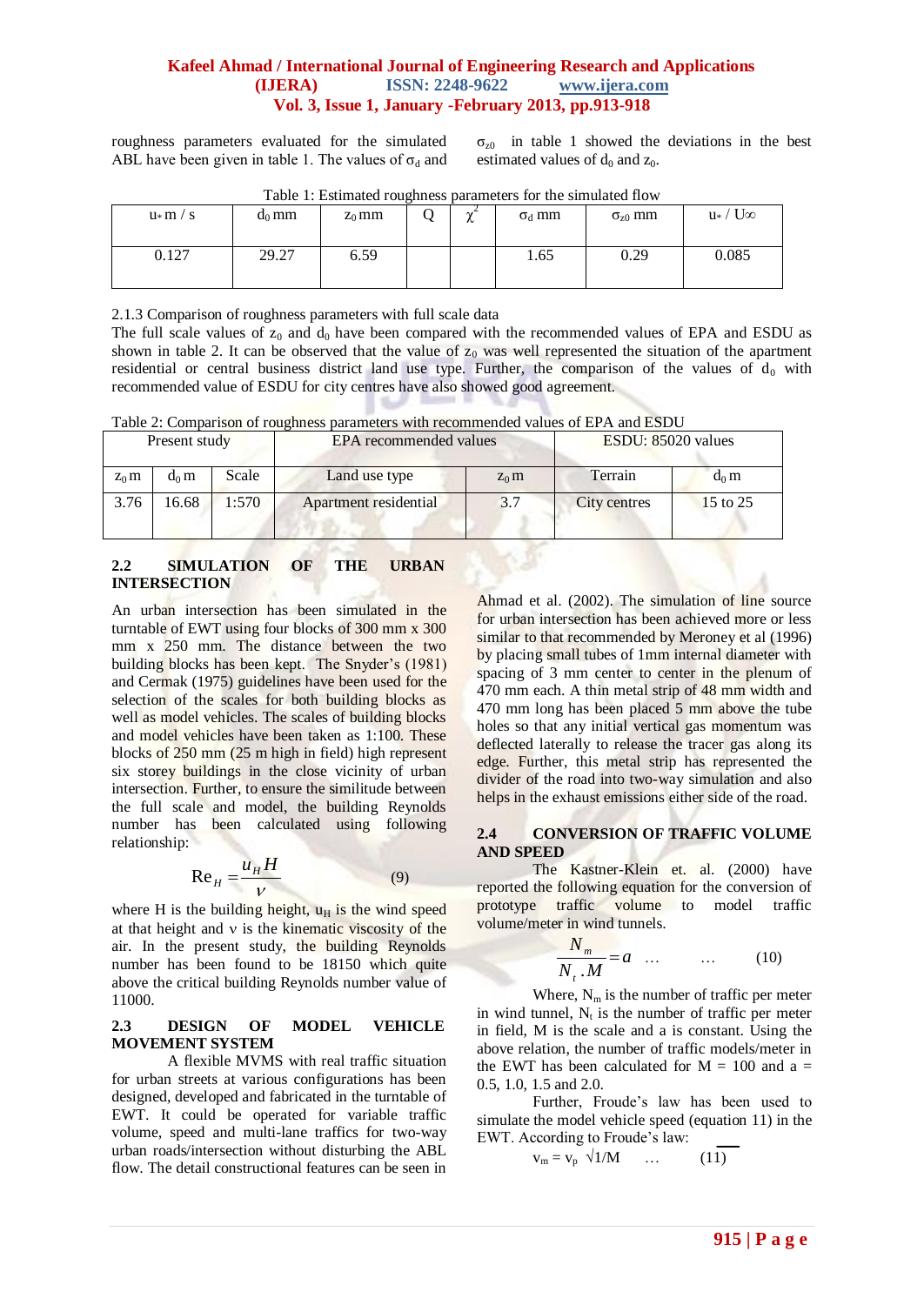where,  $v_m$  is speed of models in EWT,  $v_p$  is the speed of Vehicle at field and M is the scale chosen.

#### **2.4 PARAMETERS FOR PLATE' CRITERIA**

- Traffic volume: 3300 vehicle/hr
- Traffic speed  $(v_n)$ : 15, 20, 25, 30, 35, 40 and 45 km/hr
- Approaching wind flow rate (u): 1.5 m/s
- Scaling factor (a): 0.5, 1.0, 1.5 and 2.0

Table 3: Numbers of model vehicles\* for varying scaling factor 'a' in EWT

| $v_m/u$ | a: 0.5 | a: 1.0 | a: 1.5 | a: 2.0 |
|---------|--------|--------|--------|--------|
| 0.332   | 20     | 39     | 59     | 78     |
| 0.443   | 15     | 29     | 44     | 59     |
| 0.553   | 12     | 23     | 35     | 47     |
| 0.664   | 10     | 20     | 29     | 39     |
| 0.775   | 08     | 17     | 25     | 33     |
| 0.885   | 07     | 15     | 22     | 30     |
| 0.997   | 06     | 13     | 19     | 26     |

## **3.0 SAMPLING AND ANALYSIS OF TRACER GAS**

The sampling points have been located at the centers of the walls of building blocks as well as corners to investigate the dispersion behavior as shown in Fig.  $1(a)$  and Fig.  $1(b)$ . The tracer gas sampling has been carried out at receptor height (i.e. at 2 m above the ground level). For the reference case, samples have been collected under 'no vehicle conditions' at all locations and then, sampling of tracer gas has been carried out for various traffic volumes and relative speeds as mentioned in table 3 at all locations. The schematic of tracer gas dispersion experimental set up used in the present study has been shown in Fig. 2. The tracer gas used was a mixture of 5 % acetylene in a 95 % grade I nitrogen. The sampling of tracer gas at each desired locations has been carried out online. The sampling probes have been fixed at pre – selected locations and have been made online. The online samples have been injected into column through manual sampling valve and analyzed using flame ionization detector.

#### **3.1 TRANSFORMATION OF CONCENTRATION DATA**

The tracer gas concentration data have been normalized using the following relationship:

$$
C = \frac{C_0 \cdot U_{ref} \cdot L \cdot H}{Q} \quad \dots \tag{12}
$$

where C is non dimensionalized concentration,  $C_0$  is measured concentration, Uref free stream velocity, L is the length of line source, H is the characteristic height and Q is the strength of the line source. This normalization ensures that the tracer gas concentration at any location for a particular case of experiments is independent of

source emission/discharge. Thus source of uncertainty involved in the variable discharge or any other experimental conditions has been eliminated.

## **4.0 RESULTS AND DISCUSSION**

The experimental results describing the behavior of reduction of tracer gas concentration at the receptor height (in the canyon center) for leeward direction have been shown in Fig. 3(a). The results showed that the normalized tracer gas concentration decreased with increase in velocity ratio. Further, the tracer gas concentrations have also been decreased with increase in traffic volumes for a particular velocity ratio. The results revealed that the tracer gas concentration is a function of the velocity ratio for four different traffic volumes, represented by factor 'a'. Furthermore, the correction  $\sqrt[3]{a}$  has been applied for all velocity ratios,  $v_m/u$ . The graph between concentration ratios vs. combined ratio  $\sqrt[3]{a} \cdot \frac{v}{u}$ , showed that all the curves have been merged in a single curve Fig. 3(b). This scaling

allows summarizing the results for different traffic volumes and provides appropriate scaling for wind tunnel generated data. Furthermore, it supports the applicability of Plate (1982) criteria for wind tunnel simulation studies in the close vicinity of urban intersection under heterogeneous traffic condition. Similar behavior has been observed by Kastner – Klein et. al. (2000) for urban street canyon under homogeneous traffic conditions in their wind tunnel simulation studies.

The tracer gas concentration values at receptor height in the windward direction have been found to be nearly half than that of leeward direction.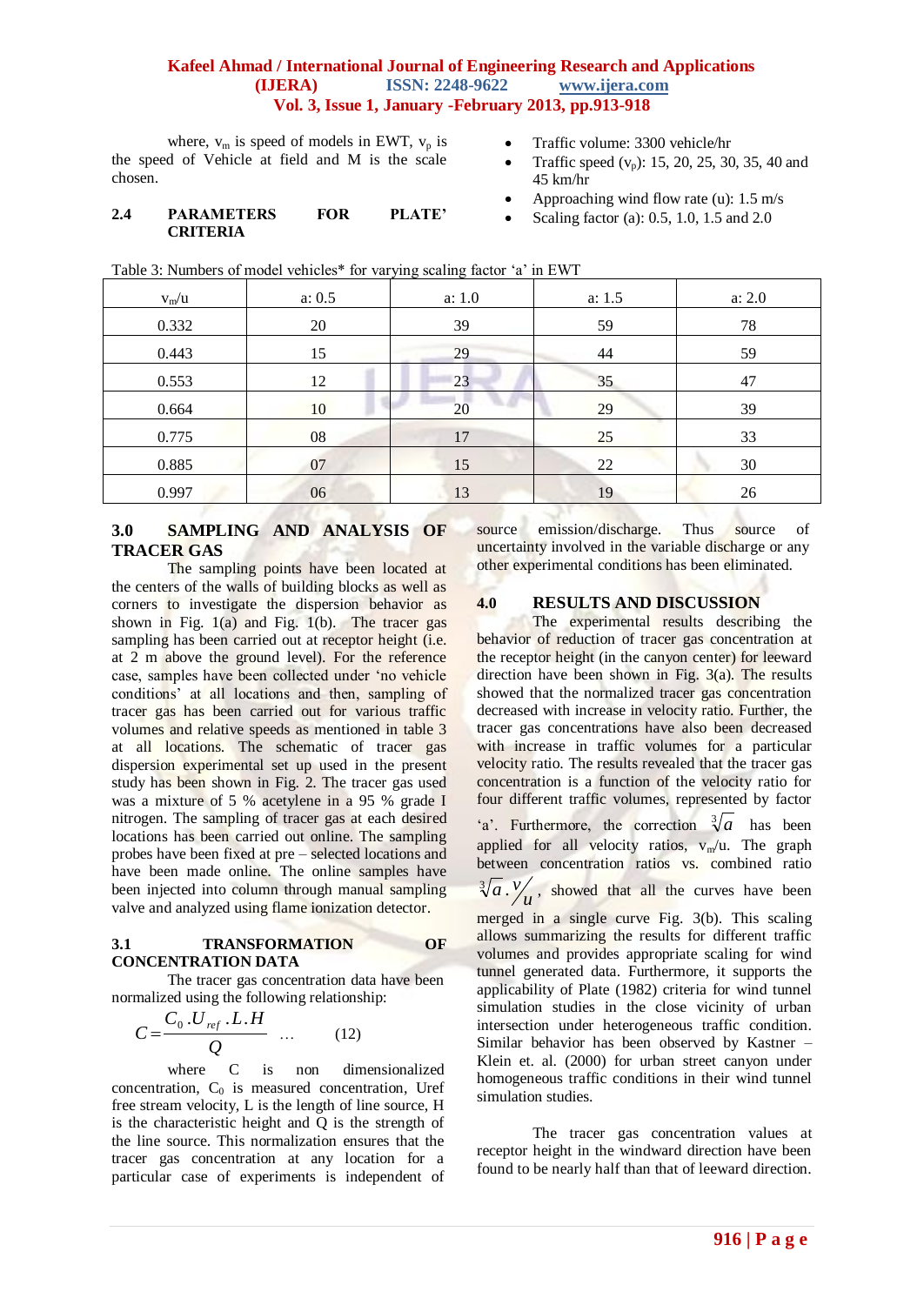This may be due to vortex flow generated inside the canyon and consequently, recirculation of pollutants in the street canyon. The normalized tracer gas concentration ratio decreases with increasing velocity ratios, which was similar to that of leeward side as shown in Fig. 4(a). Almost similar behavior as discussed in the case of leeward side has been found in the windward direction as shown in Fig. 4(b).

The experimental values at inner corners for leeward and windward directions have been found to be less than that of the concentration values found at canyon centers for leeward and windward directions respectively. This may be due to corner vortices formed at the inside corners which, provides ventilation for intersections and play vital role in the reduction of the pollutants at inner corners. For both leeward as well as windward inner corners, the concentration of tracer gas decreases with increasing traffic volume and velocity ratios as shown in Fig. 5(a) and Fig. 5(b). Similar phenomenon has been observed as previously discussed cases.

Further, the tracer gas concentration values at 'no traffic condition' for d/s mid point have been found to be approximately twice than that of u/s mid point. This may be due to accumulation of the tracer gas, which was coming from the u/s direction. Here also, the concentration of tracer gas decreases with increasing traffic volume and velocity ratios as shown in Fig.  $6(a)$ ,  $6(b)$ ,  $7(a)$ ,  $7(b)$ ,  $8(a)$  and Fig.  $8(b)$ .

Thus, it has been observed that the value of concentration for 'no traffic condition' varies at all sampling points but the trends of reduction in the tracer gas concentration with variable traffic volume and velocity ratio have been found to be similar. This strongly supports the idea proposed by Plate (1982) for wind tunnel simulation studies.

Further, the results showed that the concentration of the tracer gas decreases linearly with

increase in  $\sqrt[3]{a} \cdot \frac{v}{u}$  as follows:

$$
c(a, u, v) = c_0 \left( 1 - \gamma \cdot a^{\frac{1}{3}} \frac{v}{u} \right) \dots (13)
$$

Where,  $c_0$  is the normalized concentration at receptor height with 'no traffic' condition. The values of the gradient  $\gamma$  have been found to be 0.65 to 0.69 for different location of the intersection. These values are quite above from the values obtained by Kastner – Klein et. al. (2000), in their wind tunnel simulation studies. This may be due to the fact that in the present study, the terrain roughness was more than that of Kastner – Klein et. al. (2000). Due to high roughness condition, mixing of pollutants might be more and further variability of traffic size and shape might also become helpful in the dilution of the pollutants.

## **5.0 CONCLUSIONS**

The study concluded that value of concentration for 'no traffic condition' varies at all sampling points but the trends of reduction in the tracer gas concentration with variable traffic volume and velocity ratio have been found to be similar. This verifies the Plate's energy based criteria for physical modeling of traffic-induced turbulence at urban intersection. A simple scaling factor derived from the condition of similarity between the turbulent energy production in the wind tunnel and in the field is proved to be representative for the observed effects of traffic induced turbulence.

#### **REFERENCES**

- 1. Ahmad, K., Khare, M. and Chaudhry, K.K. (2002) Model vehicle movement system in wind tunnels for exhaust dispersion studies under various urban street configurations, Journal of Wind Engineering and Industrial Aerodynamics, Vol. 90, pp. 1054 – 1067.
- 2. ASCE Standard 7 95, Minimum design loads for buildings and other structures, 1996.
- 3. Bottema, M. (1997) Urban roughness modeling in relation to pollutant dispersion, Atmospheric Environment, Vol. 31, pp. 3059 – 3075.
- 4. Cermak, J.E. (1975) Application of fluid mechanics to wind engineering  $-$  a free man scholar lecture, Transactions of ASME, Journal of Fluid Engineering, pp. 9 – 38.
- 5. Counihan J. (1969) An improved method of simulating atmospheric boundary layer in a wind tunnel, Atmospheric Environment, Vol. 3, pp. 197 – 214.
- 6. Counihan J. (1971) Wind tunnel determination of roughness length as a function of the fetch and the roughness density of threedimensional elements, Atmospheric Environment, Vol. 5, pp. 637 – 640.
- 7. Counihan, J. (1973) Simulation of an adiabatic urban boundary layer in a wind tunnel, Atmospheric Environment, Vol. 7, pp. 691- 705.
- 8. Counihan J. (1975) Adiabatic atmospheric boundary layer: a review and analysis of data from period 1880 – 1972, Atmospheric Environment, Vol. 9, pp. 871 – 903.
- 9. Davenport, A.G. (1963) The relationship of wind structure to wind loading Proc. Conf. on wind effects on buildings and structures, National Physical Laboratory, HMSO, London, 1963, pp. 54 – 102.
- 10. ESDU: 85020 (1993) Characteristics of atmospheric turbulence near the ground, Engineering Science data unit, International, London, U.K.
- 11. Gartshore, I.S. and De Cross, K.A. (1977) Roughness element geometry for wind